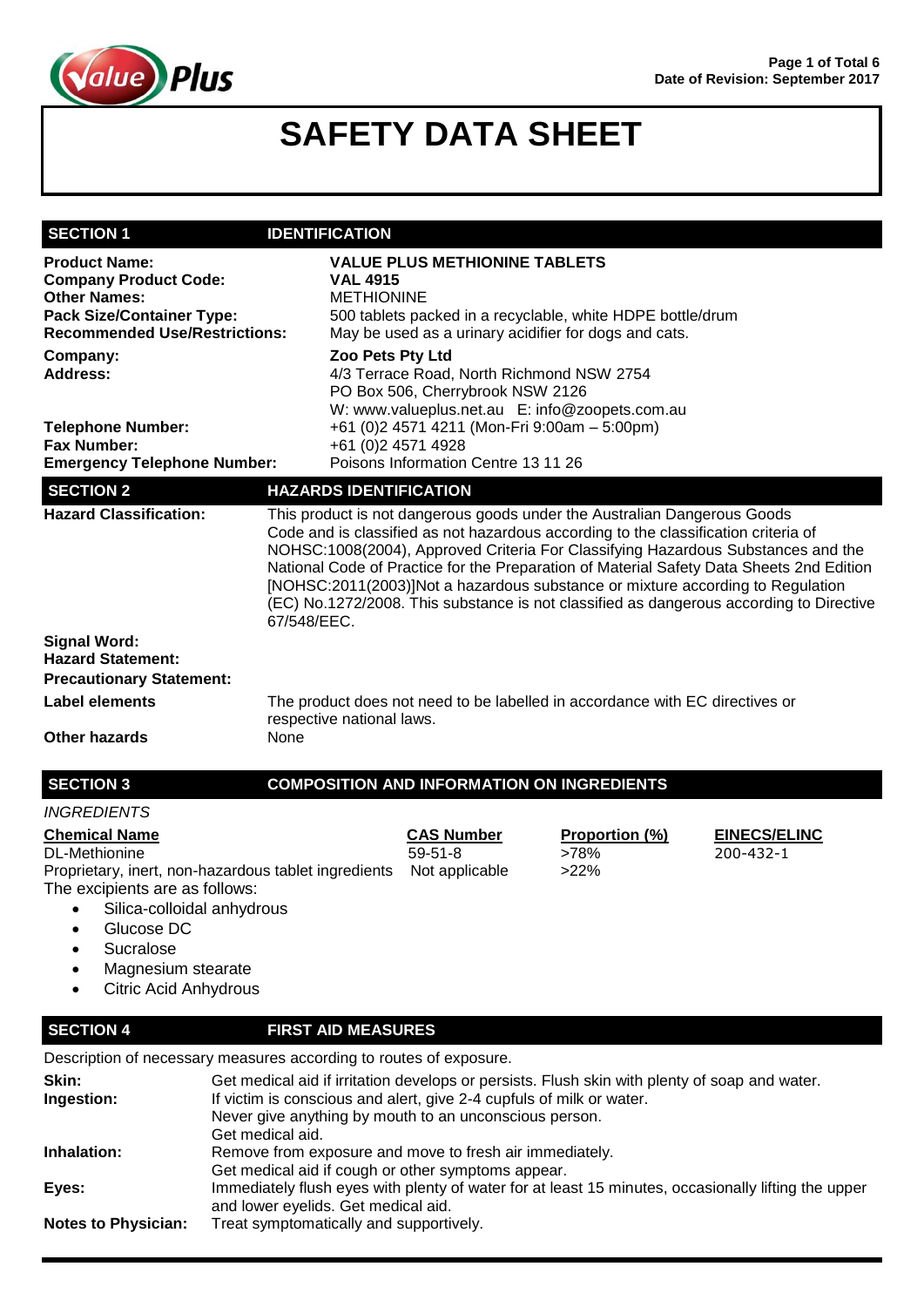

### **SECTION 5 FIRE FIGHTING MEASURES**

**Flash Point:** 284 deg C ( 543.20 deg F) **Autoignition Temp:** Not available. **Explosion Limits,** Lower: Not available. Upper: Not available. **NFPA Rating:** (estimated) Health: 1; Flammability: 1; Instability: 0

**Suitable Extinguishing Equipment:** Use water spray, dry chemical, carbon dioxide, or chemical foam. **Specific Hazards Arising from the Chemical:** Dust from this material can form explosive organic dust cloud. **Precautions and Equipment for Fire Fighters:**

> As in any fire, wear a self-contained breathing apparatus in pressuredemand, MSHA/NIOSH (approved or equivalent), and full protective gear.

### **SECTION 6 ACCIDENTAL RELEASE MEASURES**

| <b>Personal Precautions, Protective</b><br><b>Equipment and Emergency Procedures:</b><br><b>Environmental Precautions:</b> |                                                                                                                                                                                                                                                            |
|----------------------------------------------------------------------------------------------------------------------------|------------------------------------------------------------------------------------------------------------------------------------------------------------------------------------------------------------------------------------------------------------|
| Eyes:                                                                                                                      | Wear appropriate protective eyeglasses or chemical safety goggles as described by<br>OSHA's eye and face protection regulations in 29 CFR 1910.133 or European Standard<br>EN166.                                                                          |
| Skin:                                                                                                                      | Wear appropriate protective gloves to prevent skin exposure.                                                                                                                                                                                               |
| Clothing:                                                                                                                  | Wear appropriate protective clothing to prevent skin exposure.                                                                                                                                                                                             |
| <b>Respirators:</b>                                                                                                        | Follow the OSHA respirator regulations found in 29 CFR 1910.134 or European<br>Standard EN 149. Use a NIOSH/MSHA or European Standard EN 149 approved<br>respirator if exposure limits are exceeded or if irritation or other symptoms are<br>experienced. |
| <b>Methods and Materials for Containment and Clean Up:</b>                                                                 |                                                                                                                                                                                                                                                            |
|                                                                                                                            | Vacuum or sweep up material and place into a suitable disposal container. Avoid<br>generating dusty conditions.                                                                                                                                            |
| <b>SECTION 7</b>                                                                                                           | <b>HANDLING AND STORAGE</b>                                                                                                                                                                                                                                |

### **Precautions for Safe Handling:**

Wash thoroughly after handling. Remove contaminated clothing and wash before reuse. Use with adequate ventilation. Minimize dust generation and accumulation. Avoid contact with eyes, skin, and clothing. Keep container tightly closed. Avoid breathing dust.

**Conditions for Safe Storage (Including Any Incompatibles):** Store in a tightly closed container. Store in a cool, dry, well-ventilated area away from incompatible substances. Refrigeration has been recommended.

| <b>SECTION 8</b>                       | <b>EXPOSURE CONTROLS AND PERSONAL PROTECTION</b>                                                                                                                                  |
|----------------------------------------|-----------------------------------------------------------------------------------------------------------------------------------------------------------------------------------|
|                                        | National Exposure Standards: OSHA's eye and face protection regulations in 29 CFR 1910.133 or European                                                                            |
|                                        | Standard EN166.                                                                                                                                                                   |
|                                        | OSHA respirator regulations found in 29 CFR 1910.134 or European Standard EN 149.                                                                                                 |
|                                        | Use a NIOSH/MSHA or European Standard EN 149                                                                                                                                      |
| <b>Biological Monitoring:</b>          | None listed.                                                                                                                                                                      |
| <b>Control Banding:</b>                | None listed.                                                                                                                                                                      |
| <b>Engineering Controls:</b>           | Good general ventilation should be sufficient to control airborne levels.                                                                                                         |
| <b>Individual Protection Measures:</b> |                                                                                                                                                                                   |
| Eyes:                                  | Wear appropriate protective eyeglasses or chemical safety goggles as described by<br>OSHA's eye and face protection regulations in 29 CFR 1910.133 or European Standard<br>EN166. |
| Skin:                                  | Wear appropriate protective gloves to prevent skin exposure.                                                                                                                      |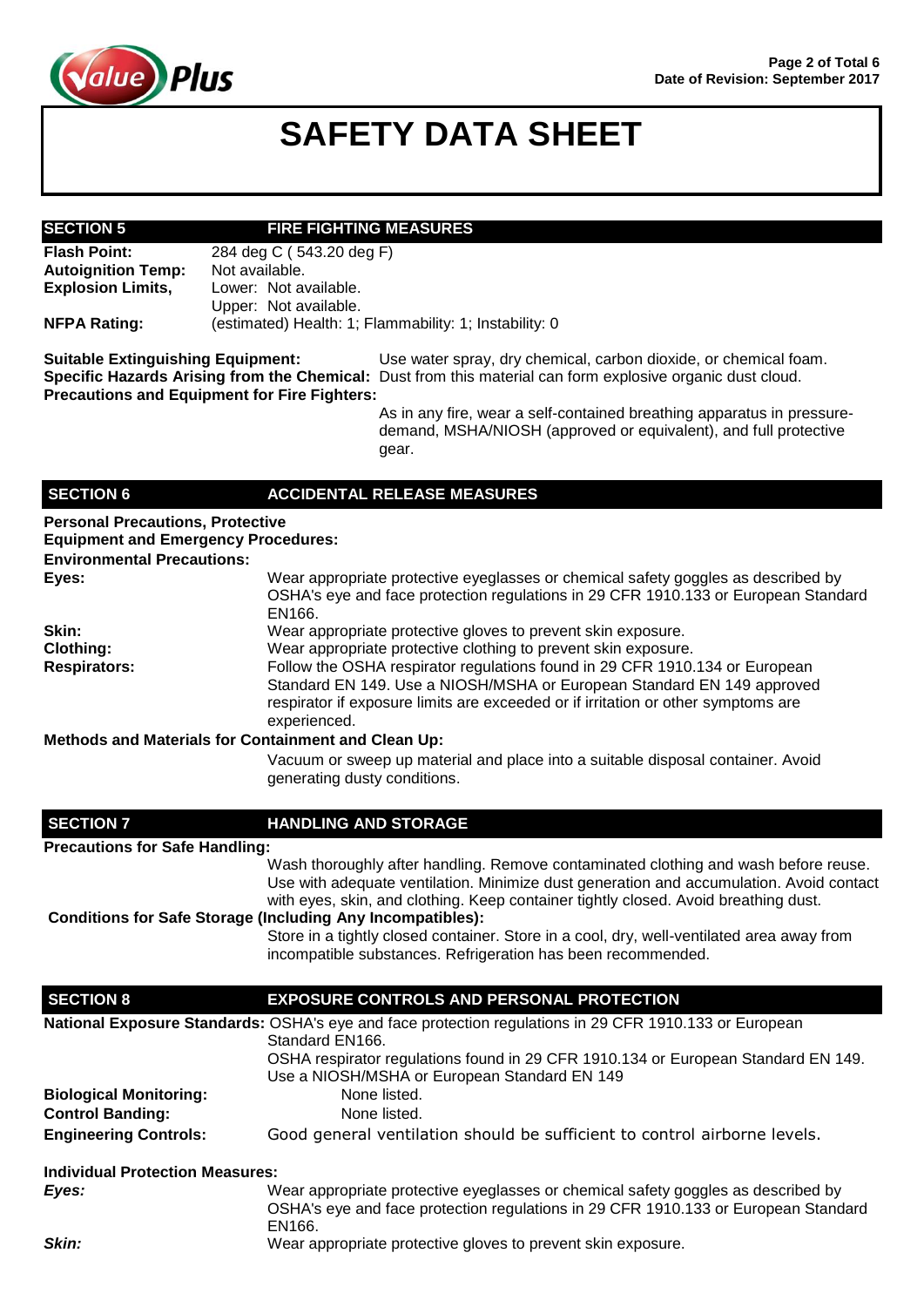

| <b>Clothing:</b><br><b>Respirators:</b> | Wear appropriate protective clothing to prevent skin exposure.<br>Follow the OSHA respirator regulations found in 29 CFR 1910.134 or European<br>Standard EN 149. Use a NIOSH/MSHA or European Standard EN 149 approved<br>respirator if exposure limits are exceeded or if irritation or other symptoms are<br>experienced. |
|-----------------------------------------|------------------------------------------------------------------------------------------------------------------------------------------------------------------------------------------------------------------------------------------------------------------------------------------------------------------------------|
| <b>Thermal Hazards:</b>                 | Flash Point: 284 deg C (543.20 deg F)                                                                                                                                                                                                                                                                                        |

### **SECTION 9 PHYSICAL AND CHEMICAL PROPERTIES**

| <b>Physical State:</b>            | Solid     |
|-----------------------------------|-----------|
| Appearance:                       | White     |
| Odor:                             | Faint     |
| pH:                               | $5.6 - 6$ |
| Vapor Pressure:                   | Not a     |
| <b>Vapor Density:</b>             | Not a     |
| <b>Evaporation Rate:</b>          | Not a     |
| <b>Viscosity:</b>                 | Not a     |
| <b>Boiling Point:</b>             | Not a     |
| <b>Freezing/Melting Point:</b>    | $276 -$   |
| <b>Decomposition Temperature:</b> | ، 276     |
| Solubility:                       | 56.6      |
| <b>Specific Gravity/Density:</b>  | Not a     |
| <b>Molecular Formula:</b>         | C5H'      |
| <b>Molecular Weight:</b>          | 149.2     |

**White tablet Odor:** Faint odor **pH:** 5.6-6.1 (1% aq soln) **Not available. Not available.** Not available. Not available. **Not available. Freezing/Melting Point:** 276 - 279 deg C **Decomposition Temperature:** 276 deg C 56.6 g/L @ 25 癈 Not available. **Molecular Formula:** C5H11NO2S **Molecular Weight:** 149.21

### **SECTION 10 STABILITY AND REACTIVITY**

**Chemical Stability:** Stable under normal temperatures and pressures. **Conditions to Avoid: Dust generation, excess heat, prolonged exposure to air. Incompatibilities with Other Materials:** Strong oxidizing agents. **Hazardous Decomposition Products:** Nitrogen oxides, carbon monoxide, oxides of sulfur, carbon dioxide. Hazardous Polymerization: Will not occur.

### **SECTION 11 TOXICOLOGICAL INFORMATION**

| RTECS#:                      |
|------------------------------|
| CAS#                         |
| LD50/LC50:                   |
| Carcinogenicity:             |
| Epidemiology:                |
| Teratogenicity:              |
| <b>Abnormalities:</b>        |
| <b>Reproductive Effects:</b> |
| Mutagenicity:                |
| Neurotoxicity:               |
| <b>Other Studies:</b>        |

**CAS#** 59-51-8: PD0457000 **LD50/LC50:** CAS# 59-51-8: CAS# 59-51-8: Not listed by ACGIH, IARC, NTP, or CA Prop 65. **Epidemiology:** No data available. **Teratogenicity:** Embryo or Fetus: Fetotoxicity. Specific Developmental Musculoskeletal. Experimental reproductive effects have been observed. No data available. No data available. **Other Studies:** No data available.

### **SECTION 12 ECOLOGICAL INFORMATION**

| No information available.             |              |
|---------------------------------------|--------------|
| <b>Ecotoxicity:</b>                   | None listed. |
| <b>Persistence and Degradability:</b> | None listed. |
| <b>Bioaccumulative Potential:</b>     | None listed. |
| <b>Mobility in Soil:</b>              | None listed. |
| <b>Other Adverse Effects:</b>         | None listed. |

### **SECTION 13 DISPOSAL CONSIDERATIONS**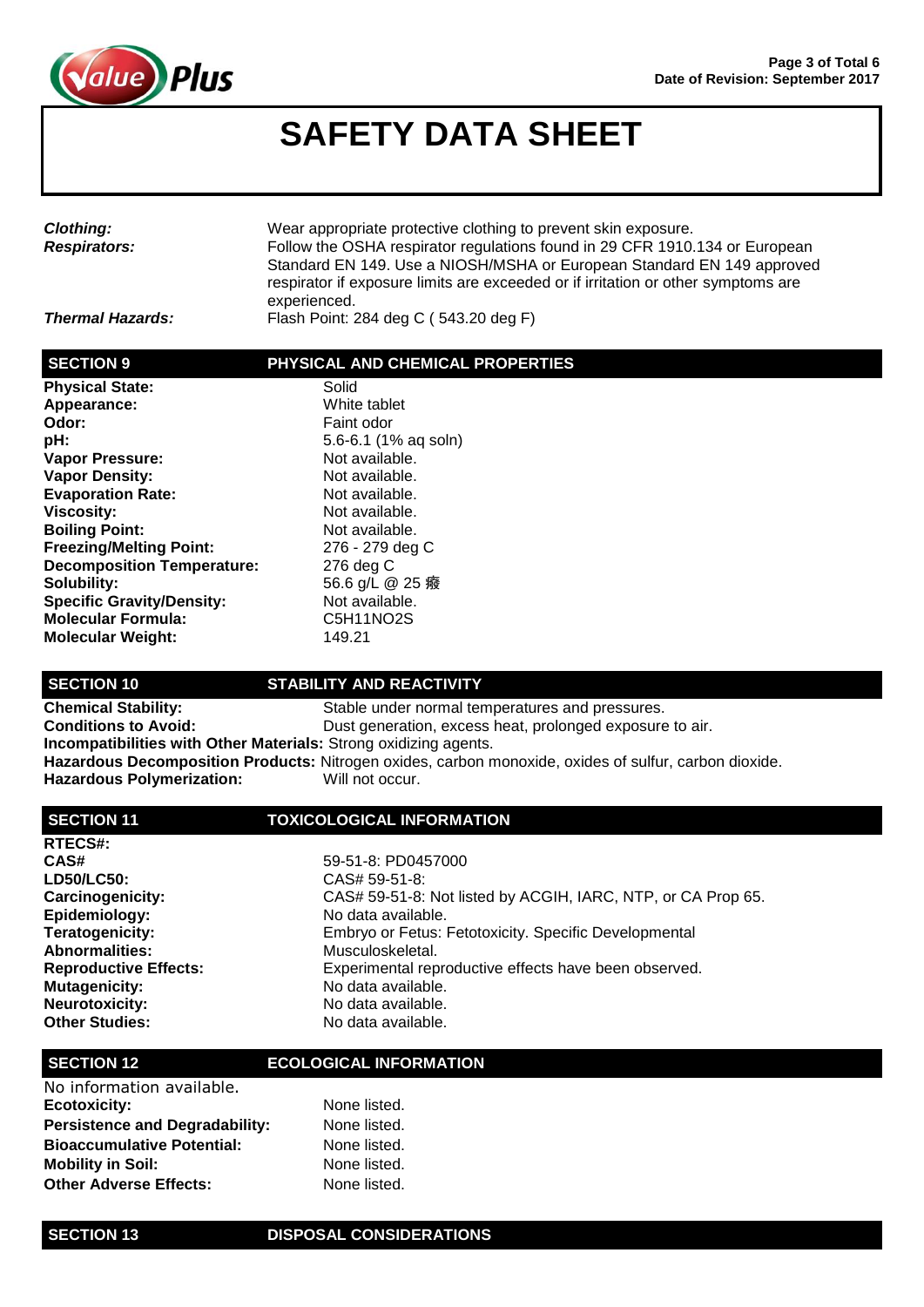

| <b>RCRA P-Series:</b><br><b>RCRA U-Series:</b>                                                                                        | None listed.<br>None listed.                                                                                                                                                                                                                                                                                                                           |
|---------------------------------------------------------------------------------------------------------------------------------------|--------------------------------------------------------------------------------------------------------------------------------------------------------------------------------------------------------------------------------------------------------------------------------------------------------------------------------------------------------|
| <b>Disposal Containers and Methods:</b>                                                                                               | Empty containers may be wrapped in paper and placed in garbage.                                                                                                                                                                                                                                                                                        |
| Physical/Chemical Properties that May affect Disposal Options:<br><b>Effects of Sewerage Disposal:</b>                                |                                                                                                                                                                                                                                                                                                                                                        |
|                                                                                                                                       | Chemical waste generators must determine whether a discarded chemical is<br>classified as a hazardous waste. US EPA guidelines for the classification<br>determination are listed in 40 CFR Parts 261.3. Additionally, waste generators<br>must consult state and local hazardous waste regulations to ensure complete<br>and accurate classification. |
| <b>Special Precautions for Incineration/Landfill:</b>                                                                                 |                                                                                                                                                                                                                                                                                                                                                        |
|                                                                                                                                       | Do not incinerate empty containers or unused product.                                                                                                                                                                                                                                                                                                  |
|                                                                                                                                       | Contact local municipal authority before disposing of unused product in local<br>authority landfill.                                                                                                                                                                                                                                                   |
| <b>SECTION 14</b>                                                                                                                     | <b>TRANSPORT INFORMATION</b>                                                                                                                                                                                                                                                                                                                           |
| <b>US DOT Canada TDG</b>                                                                                                              |                                                                                                                                                                                                                                                                                                                                                        |
| <b>UN Number:</b>                                                                                                                     |                                                                                                                                                                                                                                                                                                                                                        |
| <b>Shipping Name:</b>                                                                                                                 | Not Regulated                                                                                                                                                                                                                                                                                                                                          |
| <b>Transport Hazard Class:</b>                                                                                                        | Not Regulated                                                                                                                                                                                                                                                                                                                                          |
| <b>Packing Group:</b>                                                                                                                 | None listed                                                                                                                                                                                                                                                                                                                                            |
| <b>Environmental Hazards</b>                                                                                                          | None listed                                                                                                                                                                                                                                                                                                                                            |
| for Transport Purposes:                                                                                                               |                                                                                                                                                                                                                                                                                                                                                        |
| <b>Precaution for User:</b><br><b>Additional Information:</b>                                                                         | None listed                                                                                                                                                                                                                                                                                                                                            |
| <b>HAZCHEM or Code:</b>                                                                                                               | None listed<br>None listed                                                                                                                                                                                                                                                                                                                             |
|                                                                                                                                       |                                                                                                                                                                                                                                                                                                                                                        |
| <b>SECTION 15</b>                                                                                                                     | <b>REGULATORY INFORMATION</b>                                                                                                                                                                                                                                                                                                                          |
| <b>Subject to the Following International Agreements:</b><br><b>APVMA Number:</b>                                                     |                                                                                                                                                                                                                                                                                                                                                        |
| <b>US FEDERAL</b>                                                                                                                     |                                                                                                                                                                                                                                                                                                                                                        |
| <b>TSCA</b>                                                                                                                           | CAS# 59-51-8 is listed on the TSCA inventory.                                                                                                                                                                                                                                                                                                          |
| <b>Health &amp; Safety Reporting List</b><br><b>Chemical Test Rules</b><br><b>Section 12b</b><br><b>TSCA Significant New Use Rule</b> | None of the chemicals are on the Health & Safety Reporting List.<br>None of the chemicals in this product are under a Chemical Test Rule.<br>None of the chemicals are listed under TSCA Section 12b.                                                                                                                                                  |
|                                                                                                                                       | None of the chemicals in this material have a SNUR under TSCA.                                                                                                                                                                                                                                                                                         |
| <b>CERCLA Hazardous Substances and corresponding RQs</b>                                                                              |                                                                                                                                                                                                                                                                                                                                                        |
|                                                                                                                                       | None of the chemicals in this material have an RQ.                                                                                                                                                                                                                                                                                                     |
| <b>SARA Section 302 Extremely Hazardous Substances</b>                                                                                |                                                                                                                                                                                                                                                                                                                                                        |
| <b>Section 313</b><br><b>Clean Air Act:</b>                                                                                           | None of the chemicals in this product have a TPQ.<br>No chemicals are reportable under Section 313.                                                                                                                                                                                                                                                    |
|                                                                                                                                       |                                                                                                                                                                                                                                                                                                                                                        |
|                                                                                                                                       |                                                                                                                                                                                                                                                                                                                                                        |
|                                                                                                                                       | This material does not contain any hazardous air pollutants.<br>This material does not contain any Class 1 Ozone depletors.                                                                                                                                                                                                                            |
|                                                                                                                                       | This material does not contain any Class 2 Ozone depletors.                                                                                                                                                                                                                                                                                            |
| <b>Clean Water Act:</b>                                                                                                               | None of the chemicals in this product are listed as Hazardous Substances under                                                                                                                                                                                                                                                                         |
|                                                                                                                                       | the CWA.<br>None of the chemicals in this product are listed as Priority Pollutants under the                                                                                                                                                                                                                                                          |
|                                                                                                                                       | CWA.                                                                                                                                                                                                                                                                                                                                                   |
|                                                                                                                                       | None of the chemicals in this product are listed as Toxic Pollutants under the                                                                                                                                                                                                                                                                         |
|                                                                                                                                       | CWA.                                                                                                                                                                                                                                                                                                                                                   |
| <b>OSHA:</b><br><b>STATE</b>                                                                                                          | None of the chemicals in this product are considered highly hazardous by OSHA.<br>CAS# 59-51-8 is not present on state lists from CA, PA, MN, MA, FL, or NJ.                                                                                                                                                                                           |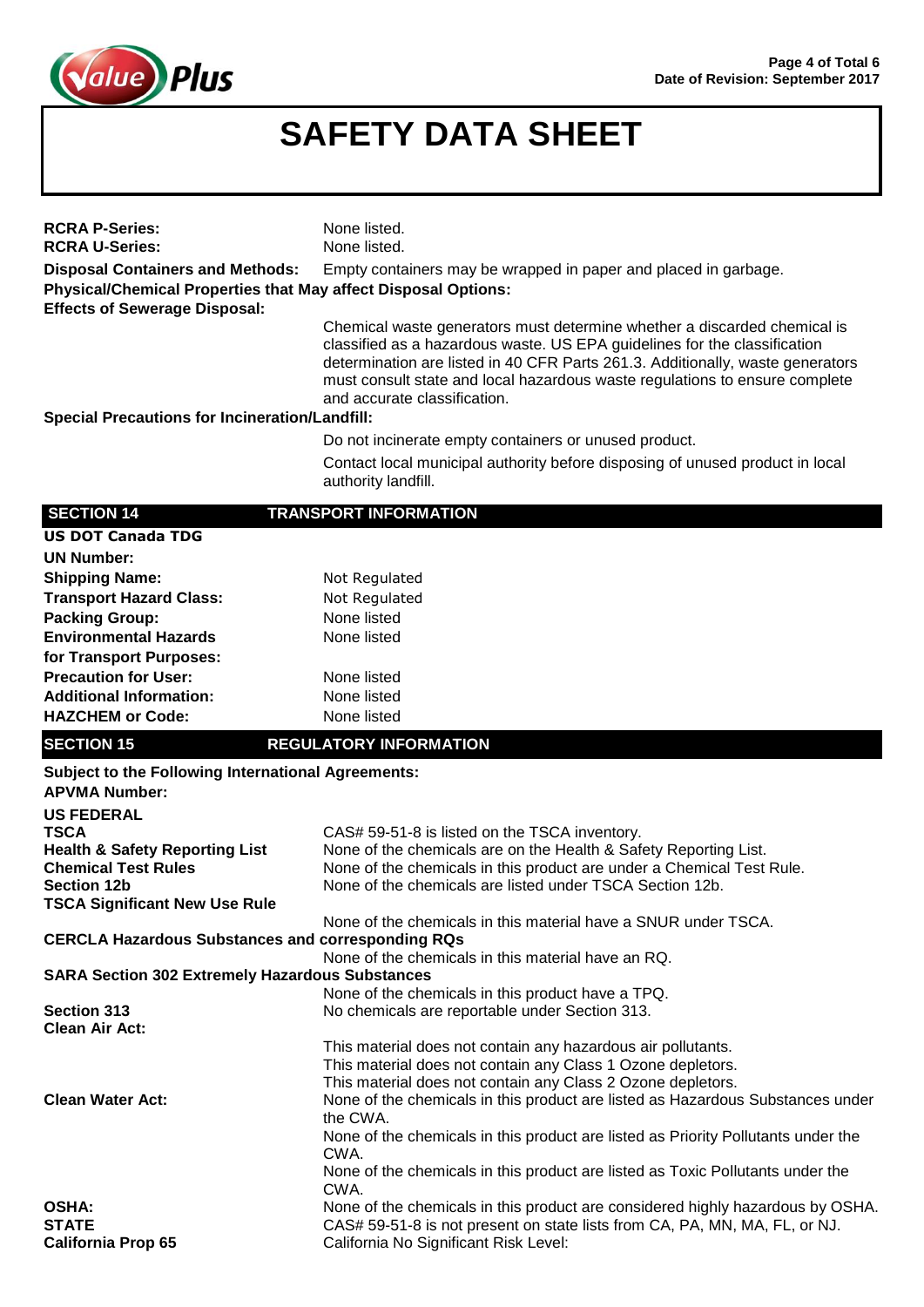

None of the chemicals in this product are listed.

| <b>European/International Regulations</b>                 |                                                                                |
|-----------------------------------------------------------|--------------------------------------------------------------------------------|
| European Labeling in Accordance with EC Directives        |                                                                                |
| <b>Hazard Symbols:</b>                                    | Not available.                                                                 |
| <b>Risk Phrases:</b>                                      | Not available.                                                                 |
| <b>Safety Phrases:</b>                                    | S 24/25 Avoid contact with skin and eyes.                                      |
| <b>WGK (Water Danger/Protection)</b>                      | CAS# 59-51-8: 0                                                                |
| Canada - DSL/NDSL                                         | CAS# 59-51-8 is listed on Canada's DSL List.                                   |
| Canada – WHMIS                                            | This product has a WHMIS classification of Not controlled.                     |
|                                                           | This product has been classified in accordance with the hazard criteria of the |
|                                                           | Controlled Products Regulations and the MSDS contains all of the information   |
|                                                           | required by those regulations.                                                 |
| <b>Canadian Ingredient Disclosure List</b> Not available. |                                                                                |

## **SECTION 16 OTHER INFORMATION**

| Date of Preparation / Revision: | MSDS Creation Date: 2017-01-20 |  |  |
|---------------------------------|--------------------------------|--|--|
|                                 | Revision #2 Date: 2017-01-25   |  |  |

## **Changes Made During Revision:**

This SDS is prepared in accordance to the "Preparation of Safety Data Sheets for Hazardous Chemicals Code of Practice December 2011".

| This SDS contains only safety related information. For other data see product literature. |  |  |  |
|-------------------------------------------------------------------------------------------|--|--|--|
|                                                                                           |  |  |  |

## **Acronyms/Abbreviations:**

| AUI VII JII ISI ANNI GYIQUUIS. |                                                                                                        |
|--------------------------------|--------------------------------------------------------------------------------------------------------|
| <                              | less than                                                                                              |
| ⋗                              | greater than                                                                                           |
| <b>AICS</b>                    | Australian Inventory of Chemical Substances                                                            |
| <b>ADG</b>                     | Australian Dangerous Goods Code                                                                        |
| <b>CAS</b>                     | <b>Chemical Abstracts Service (Registry Number)</b>                                                    |
| CO <sub>2</sub>                | <b>Carbon Dioxide</b>                                                                                  |
| <b>COD</b>                     | Chemical Oxygen Demand                                                                                 |
| <b>ERMA</b>                    | <b>Environmental Risk Management Authority</b>                                                         |
| <b>HSNO</b>                    | Hazardous Substance and New Organism                                                                   |
| <b>IATA</b>                    | International Air Transport Association                                                                |
| <b>IDLH</b>                    | Immediately Dangerous to Life and Health                                                               |
| <b>IMDG</b>                    | International Maritime Dangerous Goods Code                                                            |
| <b>LC50</b>                    | LC stands for lethal concentration. LC50 is the concentration of a material in air which causes the    |
|                                | death of 50% (one half) of a group of test animals. The material is inhaled over a set period of time, |
|                                | usually 1 or 4 hours.                                                                                  |
| <b>LD50</b>                    | LD stands for "Lethal Dose". LD50 is the amount of a material, given all at once, which causes the     |
|                                | death of 50% (one half) of a group of test animals                                                     |
| Misc                           | miscible                                                                                               |
| N/A                            | Not Applicable                                                                                         |
| <b>NIOSH</b>                   | National Institute for Occupational Safety and Health                                                  |
| <b>NOHSC</b>                   | National Occupational Health and Safety Commission                                                     |
| <b>OECD</b>                    | Organization for Economic Co-operation and Development                                                 |
| <b>PEL</b>                     | Permissible Exposure Limit                                                                             |
| <b>RCP</b>                     | <b>Reciprocal Calculation Procedure</b>                                                                |
| <b>STEL</b>                    | Short Term Exposure Limit                                                                              |
| <b>TLV</b>                     | <b>Threshold Limit Value</b>                                                                           |
| <b>TWA</b>                     | <b>Time Weighted Average</b>                                                                           |
| <b>UN</b>                      | United Nations (number)                                                                                |
| cm <sub>2</sub>                | square centimetres                                                                                     |
| deg $C('C')$                   | degrees Celsius                                                                                        |
| g                              | gram                                                                                                   |
| g/cm3                          | grams per cubic centimetre                                                                             |
| g/l                            | grams per litre                                                                                        |
| immiscible                     | liquids are insoluble in each other                                                                    |